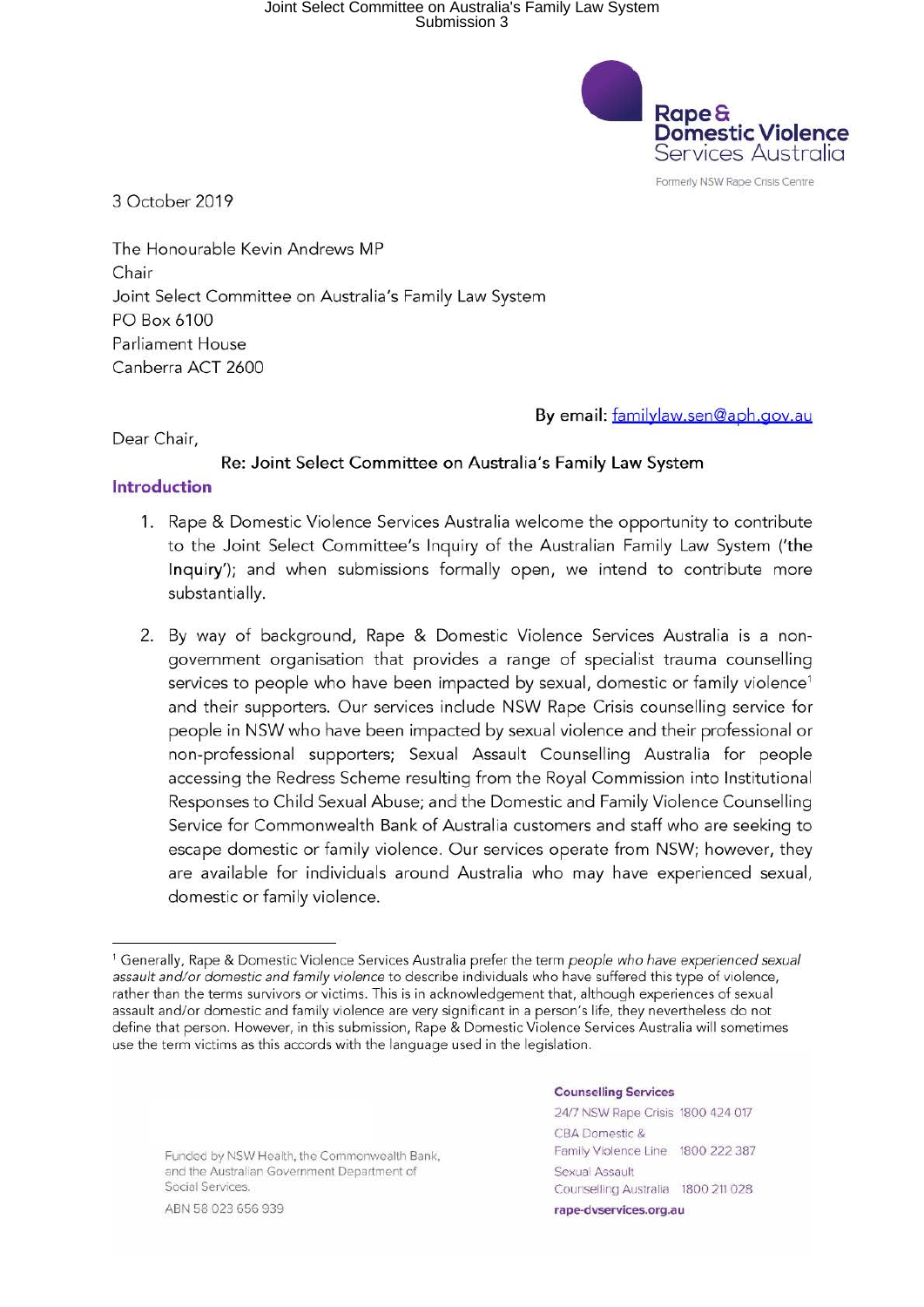### **Concerns as to comments made in the media regarding** *"false accusations of domestic*  violence<sup>"2</sup>

- 3. Rape & Domestic Violence Services Australia is concerned as to the comments made by Members of Parliament who are likely to be Committee Members of this Inquiry; specifically, in relation to allegations of domestic and family violence.
- 4. It is unfortunate that commentary in the media from these Committee Members suggests that women are making *"false accusations of domestic violence to* stop *men having access to children.*"<sup>3</sup> Rape & Domestic Violence Services Australia state that this bias position at the outset of this Inquiry is incorrect and unhelpful, especially in circumstances where these Committee Members have not been able to provide an evidence base for this position.
- 5. Comments of this nature are of no benefit to this Inquiry. Any inquiry into the Family Court must consider those who have experienced sexual, domestic or family violence. Government statistics in relation to incidences of domestic and family violence and the gendered nature of the crime cannot be ignored.
- 6. Based on the statistics from the most recent Personal Safety Survey 2016 conducted by the Australian Bureau of Statistics, one in six women reported to have experienced physical or sexual violence perpetrated by a current or previous partner; with one in four women reporting that they had experienced emotional abuse, also perpetrated by a current or previous partner. Further, the rates of sexual, domestic and family violence being higher amongst Aboriginal and Torres Strait Islander women and the LGBTIO+ community.4
- 7. The Australian Law Reform Commission (2019) states:

*"Children are not consistently protected from harm, nor are people*  experiencing family violence.<sup>"5</sup>

It is clear that those who have experienced sexual, domestic and family violence use the Family Court system in the hope that the Court will put the safety of their children first.

8. Further, statistics taken directly from the Australian Law Reform Commission's Final Report on their review of the Family Law System (2019) show that *"family violence, including physical hurt and emotional abuse,* is *reported by approximately 60% of* 

<sup>2</sup> Jade MacMillan, 'Family law inquiry given green light by Senate as Rosie Batty questions Pauline Hanson's role,' *ABC News (Online)*, 19 September 2019 < https://www.abc.net.au/news/2019-09-18/rosie-batty-familylaw-inquiry-pauline-hanson-bias/ 11523914><br><sup>3</sup> *Ibid.* 

<sup>&</sup>lt;sup>4</sup> Australian Bureau of Statistics, Personal Safety Survey 2016 cited in the Australian Institute of Health and Welfare, Family, domestic and sexual violence in Australia: Continuing the national story, FDV 3, June 2019, vii.<br><sup>5</sup> Australian Law Reform Commission, Family Law for the Future – An Inquiry into the Family Law System, Summary Report, ALRC Report 135, March 2019, 23.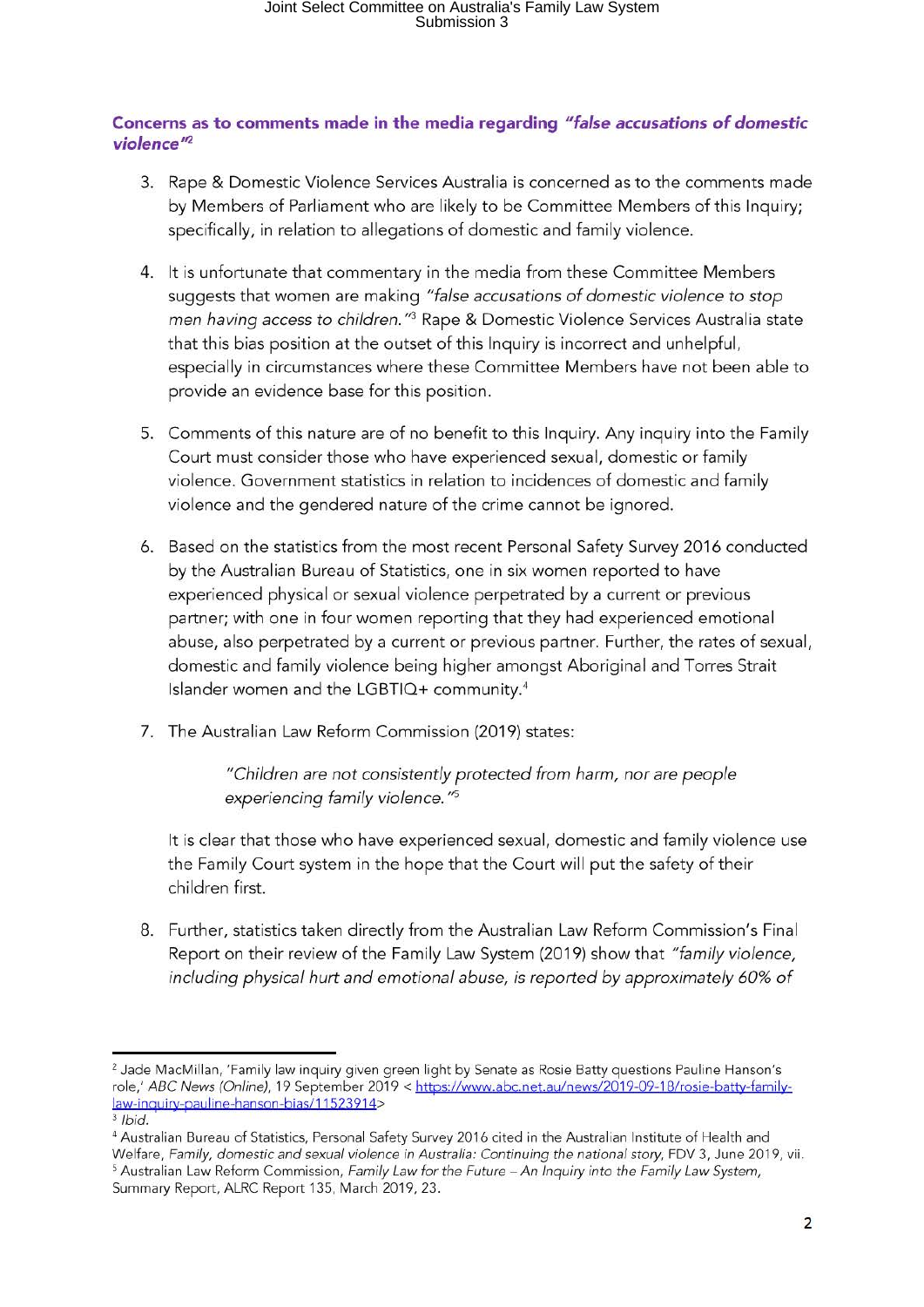separated parents prior to and during separation.<sup>"6</sup> To insinuate that all allegations of sexual, domestic and family violence in the Family Court are false is not reflective of the realities of the matters dealt with by this Court on a daily basis

### **Family Violence Awareness Training for Members of Parliament**

- 9. Rape & Domestic Violence Services Australia fully support the recommendation of the Law Council of Australia - Family Law Section that all Members of Parliament, and at the very least the Committee Members of this Inquiry undertake family violence awareness training prior to the Inquiry commencing.
- 10. However, Rape & Domestic Violence Services Australia believes that to achieve these objectives, statutory reform must also be accompanied by more fundamental changes to the family law system. We encourage the Committee Members in conducting this Inquiry consider the extensive recommendations made by the Australian Law Reform Commission in their review of the family law system completed in March 2019; as well as 2017 House of Representatives Standing Committee on Social Policy and Legal Affairs report: *'A better family law* system *to support and protect those affected by family violence.'*
- 11. A key recommendation of the Australian Law Reform Commission's review of the family law system (2019) was that:

*"Relevant* statutes *should be amended to require that future appointments of all federal judicial officers exercising family law jurisdiction include consideration of the person's knowledge, experience, skills, and aptitude relevant to hearing family law* cases, *including* cases *involving family violence.* "<sup>7</sup>

A further recommendation was also that legal practitioners working in the family law jurisdiction should also undertake annual training in relation to family violence.<sup>8</sup>

- 12. The attitude, knowledge and skills of family law professionals and judicial officers are vital to ensuring the safety and protection of women and children accessing the family law system. In their Final Report, the Victorian Royal Commission stated that judicial officers' skills and approach in matters involving family violence are *"critical"*  to *"the outcome of a hearing, the victim's safety, and a perpetrator's level of accountability. '* 19
- 13. Judicial officers and legal practitioners engaged in the family law jurisdiction to competently complete their tasks require a comprehensive understanding of family

<sup>6</sup> Rae Kaspiew et al, Evaluation of the 2006 Family Law Reforms (Australian Institute of Family Studies, 2009) cited in Australian Law Reform Commission, Family Law for the Future - An Inquiry into the Family Law System, Final Report, ALRC Report 135, March 2019, 103.<br><sup>7</sup> Ibid, Recommendation 51.<br><sup>8</sup> Ibid, Recommendation 52. 8 State of Victoria. (2014-16). Royal Commission into Family Violence: Report and recommendations. Vol III,

Paper No 132, Ch 40, 210.